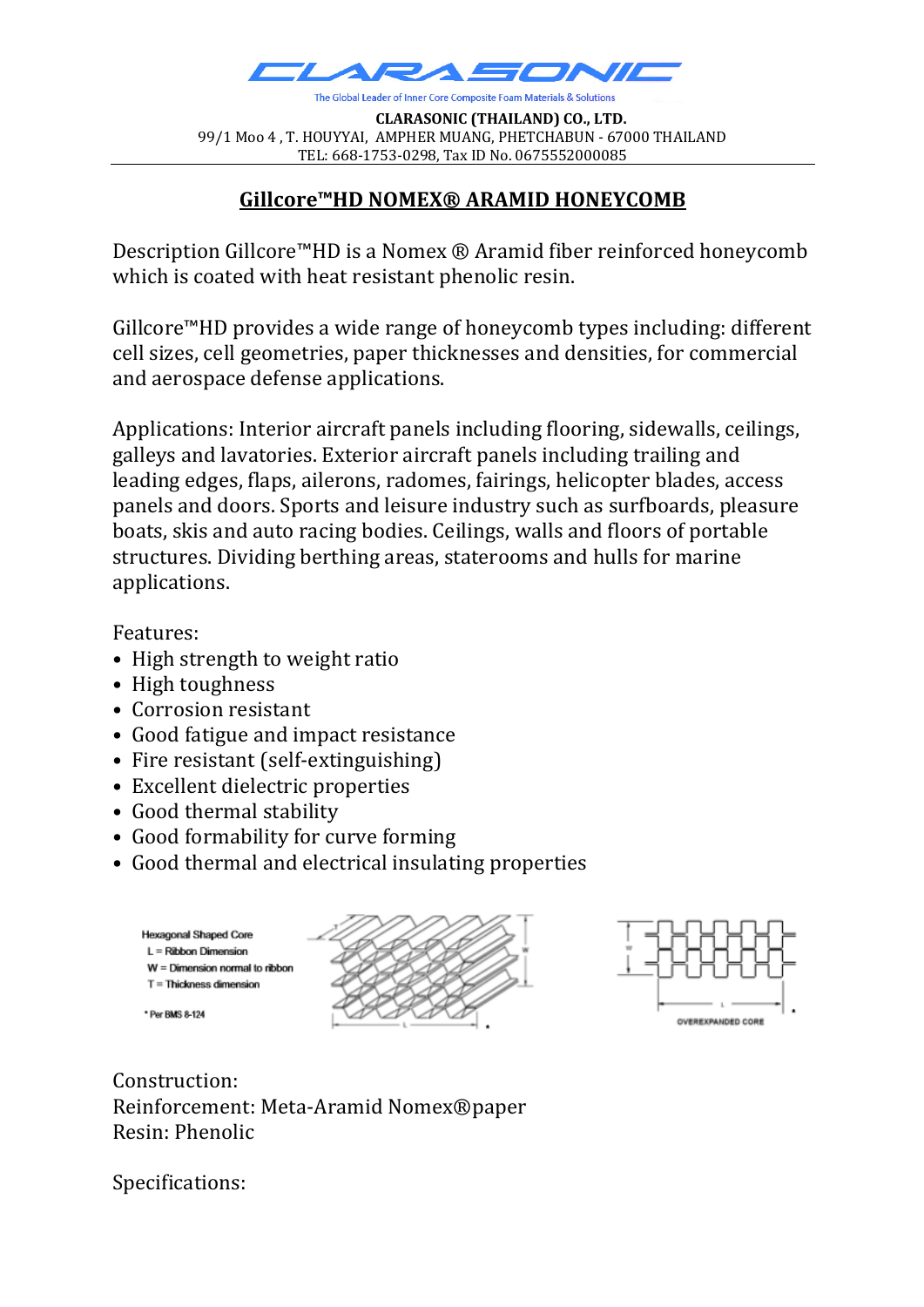

**CLARASONIC** (THAILAND) CO., LTD. 99/1 Moo 4, T. HOUYYAI, AMPHER MUANG, PHETCHABUN - 67000 THAILAND TEL: 668-1753-0298, Tax ID No. 0675552000085

- Oualified to FMS 1030
- Qualified to Boeing BMS 8-124 Cl IV
- Oualified to McDonnell Douglas DMS 1974 Gr A
- Qualified to Lockheed STM 28-105
- Qualified to Lockheed LCM 28-1041
- Qualified to Northrop Grumman GC101
- Qualified to Vought 10425.1957
- Qualified to Cessna CMNP083, Ty II, Cl 4, Gr 1.8, 3.0, 6.0
- Qualified to AMS 3711, Aerospace Material Standards
- Qualified to Bell Helicopter (Textron) 299-947-103
- Oualified to Raytheon/Beech BS 23732
- Qualified to AIM Aviation AIM-M-1013, AIMS 11-01-001
- Meets the requirements of AMS-C-91986
- Meets the requirements of Rockwell LB0130-022
- Qualified to Airbus AIMS 11-01-001/ABS5035
- Qualified to Lockheed C28-105
- Qualified to Lockheed-Georgia STM 28-105. [1/8 1.8 (1.5) and  $1/8 3.0$
- DHMS P1.26 DeHavilland

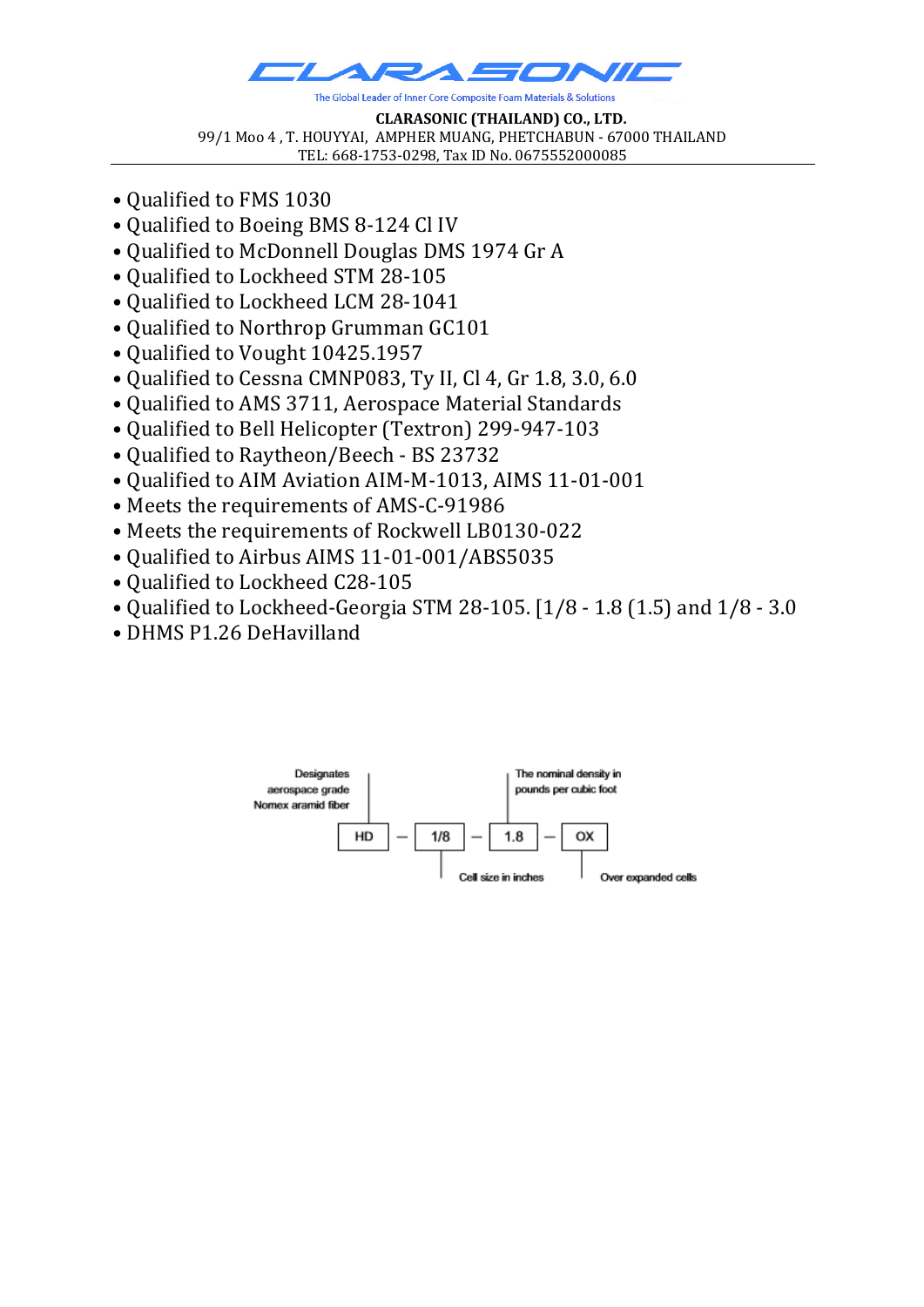

## **CLARASONIC (THAILAND) CO., LTD.** 99/1 Moo 4, T. HOUYYAI, AMPHER MUANG, PHETCHABUN - 67000 THAILAND TEL: 668-1753-0298, Tax ID No. 0675552000085

The following tests are run in accordance with BMS 8-124 requirements.

| Gillcore" HD<br>Honeycomb<br>Description | Gillcore" HD<br>Honeycomb<br>Configuration | Compressive |       |            |       | <b>Plate Shear</b> |            |                |                    |     |                |  |
|------------------------------------------|--------------------------------------------|-------------|-------|------------|-------|--------------------|------------|----------------|--------------------|-----|----------------|--|
|                                          |                                            | Bare        |       | Stabilized |       | L Direction        |            |                | <b>W</b> Direction |     |                |  |
|                                          |                                            | Strength    |       | Strength   |       | Strength           |            | <b>Modulus</b> | Strength           |     | <b>Modulus</b> |  |
|                                          |                                            | TYP         | MIN   | TYP        | MIN   | TYP                | <b>MIN</b> | TYP            | TYP                | MIN | TYP            |  |
|                                          |                                            | psi         | psi   | psi        | psi   | psi                | psi        | ksi            | psi                | psi | ksi            |  |
| HD-1/8-1.8                               | HD111                                      | 107         | 93    | 114        | 96    | 99                 | 82         | 5.28           | 51                 | 44  | 2.37           |  |
| HD-1/8-3.0                               | <b>HD132</b>                               | 309         | 263   | 329        | 288   | 224                | 192        | 7.26           | 109                | 93  | 3.97           |  |
| HD-1/8-4.0                               | <b>HD142</b>                               | 554         | 460   | 595        | 514   | 277                | 238        | 9.04           | 153                | 129 | 5.15           |  |
| HD-1/8-5.0                               | HD153                                      | 715         | 606   | 773        | 681   | 415                | 364        | 11.79          | 231                | 202 | 6.48           |  |
| HD-1/8-6.0                               | HD163                                      | 1,074       | 963   | 1,187      | 1,016 | 466                | 438        | 14.35          | 287                | 257 | 7.76           |  |
| HD-1/8-8.0                               | HD183                                      | 1,722       | 1,435 | 1,835      | 1,644 | 548                | 488        | 18.61          | 398                | 347 | 10.37          |  |
| HD-1/8-9.0                               | HD193                                      | 1,934       | 1,737 | 2,133      | 1,901 | 564                | 529        | 20.51          | 422                | 380 | 12.08          |  |
| HD-3/16-2.0                              | HD322                                      | 127         | 104   | 138        | 108   | 126                | 102        | 5.29           | 62                 | 50  | 2.74           |  |
| HD-3/16-3.0                              | HD332                                      | 303         | 237   | 365        | 304   | 209                | 185        | 7.22           | 111                | 93  | 4.45           |  |
| HD-3/16-4.0                              | HD343                                      | 521         | 449   | 573        | 523   | 331                | 303        | 10.18          | 178                | 154 | 5.16           |  |
| HD-1/4-1.5                               | <b>HD412</b>                               | 81          | 73    | 87         | 78    | 96                 | 81         | 4.37           | 52                 | 44  | 2.81           |  |
| HD-1/4-3.0                               | HD433                                      | 302         | 261   | 323        | 279   | 236                | 206        | 7.47           | 128                | 103 | 4.24           |  |
| HD-3/8-3.0                               | HD533                                      | 277         | 240   | 328        | 305   | 223                | 200        | 7.37           | 134                | 114 | 4.77           |  |
| HD-3/16-1.8-OX                           | <b>HD312O</b>                              | 107         | 86    | 160        | 142   | 59                 | 54         | 2.11           | 61                 | 53  | 3.74           |  |
| HD-3/16-3.0-OX                           | HD332O                                     | 323         | 253   | 365        | 289   | 128                | 112        | 3.30           | 146                | 130 | 6.84           |  |
| HD-3/16-4.0-OX                           | <b>HD342O</b>                              | 552         | 424   | 607        | 484   | 190                | 180        | 4.60           | 271                | 256 | 9.40           |  |

|                                          | Gillcore"<br>HD<br>Honeycomb | Cell<br>Size | Density |            |       | Compressive |       | Plate Shear |            |         |                    |            |         |  |
|------------------------------------------|------------------------------|--------------|---------|------------|-------|-------------|-------|-------------|------------|---------|--------------------|------------|---------|--|
| Gillcore <sup>*</sup><br>HD<br>Honeycomb |                              |              |         | Bare       |       | Stabilized  |       | L Direction |            |         | <b>W</b> Direction |            |         |  |
|                                          |                              |              |         | Strength   |       | Strength    |       | Strength    |            | Modulus | Strength           |            | Modulus |  |
| Description                              | Configuration                |              |         | <b>TYP</b> | MIN   | TYP         | MIN   | <b>TYP</b>  | <b>MIN</b> | TYP     | <b>TYP</b>         | <b>MIN</b> | TYP     |  |
|                                          |                              | mm           | kg/mª   | Mpa        | Mpa   | Mpa         | Mpa   | Mpa         | Mpa        | Gpa     | Mpa                | Mpa        | Gpa     |  |
| HD-1/8-1.8                               | <b>HD111</b>                 | 3.2          | 29      | 0.74       | 0.64  | 0.79        | 0.66  | 0.68        | 0.56       | 0.036   | 0.35               | 0.30       | 0.016   |  |
| HD-1/8-3.0                               | HD132                        | 3.2          | 48      | 2.13       | 1.81  | 2.27        | 1.98  | 1.54        | 1.32       | 0.050   | 0.75               | 0.64       | 0.027   |  |
| HD-1/8-4.0                               | HD142                        | 3.2          | 64      | 3.82       | 3.17  | 4.10        | 3.54  | 1.91        | 1.64       | 0.062   | 1.05               | 0.89       | 0.035   |  |
| HD-1/8-5.0                               | HD153                        | 3.2          | 80      | 4.93       | 4.18  | 5.33        | 4.69  | 2.86        | 2.51       | 0.081   | 1.59               | 1.39       | 0.045   |  |
| HD-1/8-6.0                               | HD163                        | 3.2          | 96      | 7.40       | 6.64  | 8.18        | 7.00  | 3.21        | 3.02       | 0.099   | 1.98               | 1.77       | 0.053   |  |
| HD-1/8-8.0                               | HD183                        | 3.2          | 128     | 11.86      | 9.89  | 12.64       | 11.33 | 3.78        | 3.36       | 0.128   | 2.74               | 2.39       | 0.071   |  |
| HD-1/8-9.0                               | HD193                        | 3.2          | 144     | 13.33      | 11.97 | 14.70       | 13.10 | 3.89        | 3.64       | 0.141   | 2.91               | 2.62       | 0.083   |  |
| HD-3/16-2.0                              | <b>HD322</b>                 | 4.8          | 32      | 0.88       | 0.72  | 0.95        | 0.74  | 0.87        | 0.70       | 0.036   | 0.43               | 0.34       | 0.019   |  |
| HD-3/16-3.0                              | HD332                        | 4.8          | 48      | 2.09       | 1.63  | 2.51        | 2.09  | 1.44        | 1.27       | 0.050   | 0.76               | 0.64       | 0.031   |  |
| HD-3/16-4.0                              | HD342                        | 4.8          | 64      | 3.59       | 3.09  | 3.95        | 3.60  | 2.28        | 2.09       | 0.070   | 1.23               | 1.06       | 0.036   |  |
| HD-1/4-1.5                               | <b>HD412</b>                 | 6.4          | 24      | 0.56       | 0.5   | 0.60        | 0.54  | 0.66        | 0.56       | 0.030   | 0.36               | 0.30       | 0.019   |  |
| HD-1/4-3.0                               | HD433                        | 6.4          | 48      | 2.08       | 1.08  | 2.23        | 1.92  | 1.63        | 1.42       | 0.051   | 0.88               | 0.71       | 0.029   |  |
| HD-3/8-3.0                               | HD533                        | 9.5          | 48      | 1.91       | 1.65  | 2.26        | 2.10  | 1.54        | 1.38       | 0.051   | 0.92               | 0.79       | 0.033   |  |
| HD-3/16-1.8-OX                           | HD312O                       | 4.8          | 29      | 0.74       | 0.59  | 1.10        | 0.98  | 0.41        | 0.37       | 0.015   | 0.42               | 0.37       | 0.026   |  |
| HD-3/16-3.0-OX                           | HD332O                       | 4.8          | 48      | 2.23       | 1.74  | 2.51        | .99   | 0.88        | 0.77       | 0.023   | 1.01               | 0.90       | 0.047   |  |
| HD-3/16-4.0-OX                           | <b>HD342O</b>                | 4.8          | 64      | 3.80       | 2.92  | 4.18        | 3.33  | 1.31        | 1.24       | 0.032   | 1.87               | 1.76       | 0.065   |  |

Flammability: Gillcore" HD honeycomb meets the flammability requirements of BMS 8-124.

Water migration: Gillcore" HD honeycomb does not exceed 1 cell migration in 24 hours when tested per BMS 8-124.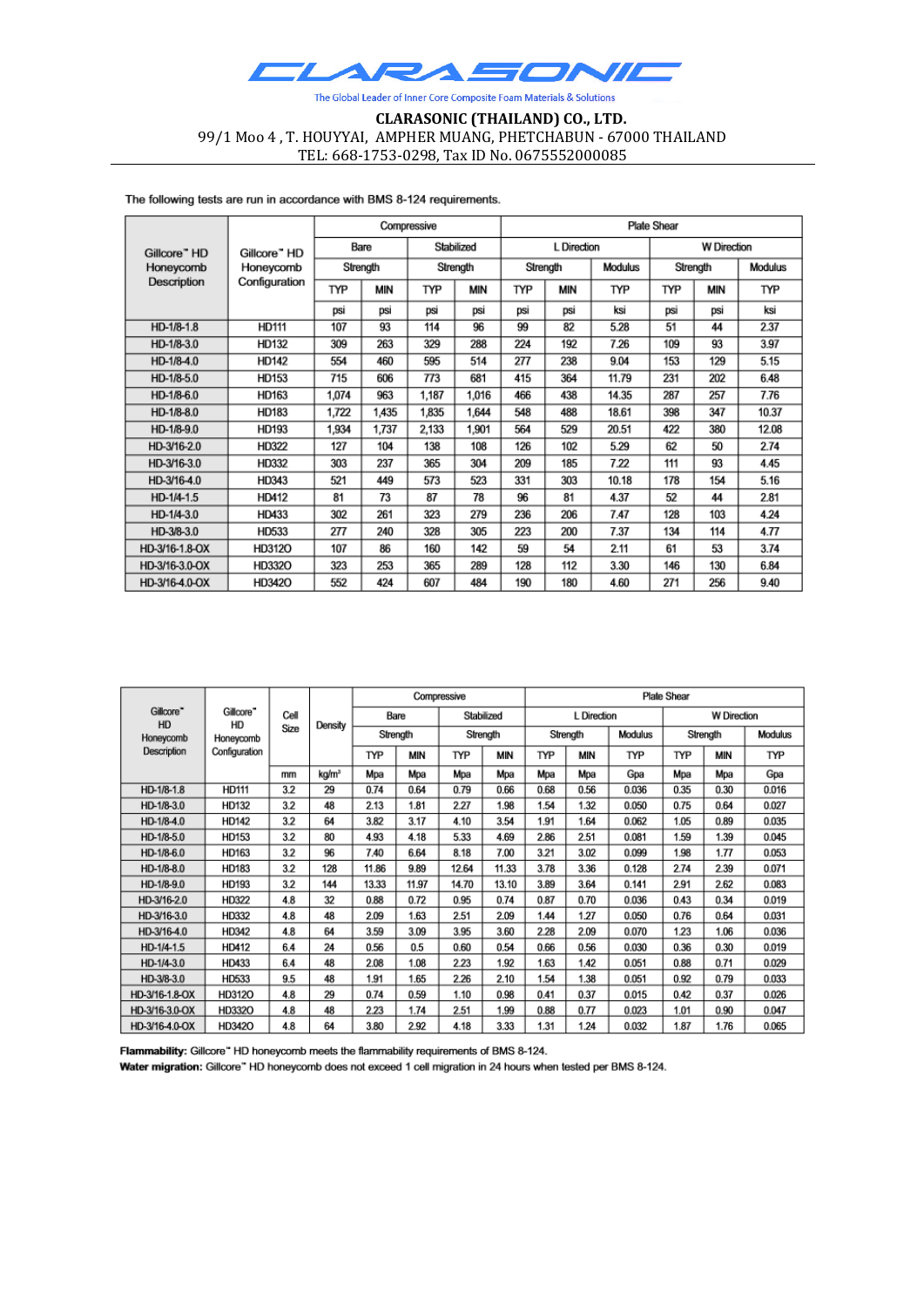

**CLARASONIC** (THAILAND) CO., LTD. 99/1 Moo 4, T. HOUYYAI, AMPHER MUANG, PHETCHABUN - 67000 THAILAND TEL: 668-1753-0298, Tax ID No. 0675552000085

## **Gillcore™HK ARAMID HONEYCOMB**

Description: Gillcore™HK is a Kelvar®aramid fiber reinforced honeycomb which is coated with heat resistant phenolic resin.

Kevlar®honeycomb cores exhibit enhanced performance characteristics over Nomex®honeycomb core in the areas of weight, strength, stiffness and fatigue.

Applications: Interior aircraft panels including flooring, sidewalls, ceilings, galleys and lavatories. Exterior aircraft panels including trailing and leading edges, flaps, ailerons, radomes, fairings, helicopter blades, access panels and doors. Sports and leisure industry such as surfboards, dividing berthing areas, staterooms and hulls for high-performance boats and ships. Ceilings, walls and floors of portable structures. Heat formability for complex and contour components.

Features:

- Extremely high strength to weight ratio
- High toughness, shear strength and shear modulus
- Corrosion resistance
- Fire resistant (self-extinguishing)
- Excellent thermal stability
- Good formability for curve forming





Construction: Reinforcement: Para-Aramid Kevlar®paper Resin: Phenolic

Specifications: